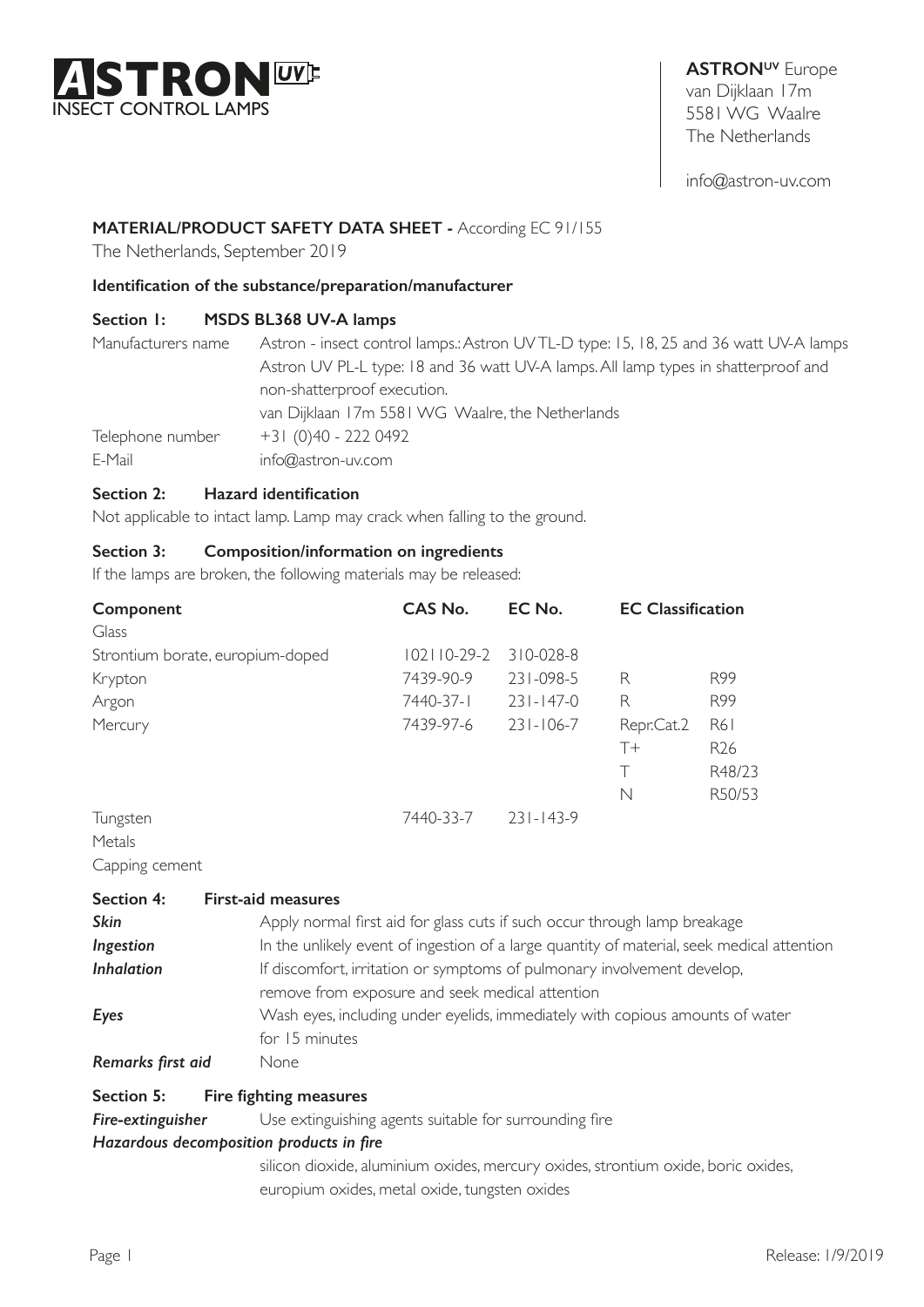

# **ASTRONUV** Europe van Dijklaan 17m 5581 WG Waalre The Netherlands

info@astron-uv.com

### **Section 6: Accidental release measures**

**Spillage procedure** Not applicable if lamp is in original state. If lamps are broken: ventilate area where breakage occured. Clear up using special mercury vacuum cleaner or other appropriate agent for preventing vaporisation. Take standard measures for clearing up broken glass and deposit in a lockable container.

**Emergency procedure** not applicable

#### **Section 7: Handling and storage**

| Local exhausting   | Under normal circumstances not applicable |
|--------------------|-------------------------------------------|
| Storage conditions | No special precautions                    |
| Storage code       | none                                      |

| Section 8: | Exposure controls/personal protection         |         |       | <b>Exposure limits:</b>                                           |
|------------|-----------------------------------------------|---------|-------|-------------------------------------------------------------------|
|            | applicable to: Netherlands (20 °C; 1013 mbar) |         |       |                                                                   |
|            | Glass                                         |         |       | No MAC(STEL) has been laid down                                   |
|            | Strontium borate,                             |         |       |                                                                   |
|            | europium-doped                                |         |       | No MAC(STEL) has been laid down                                   |
|            | Krypton/Argon                                 |         |       | No MAC(STEL) has been laid down                                   |
|            | Mercury                                       |         | TLV:  | $0.05$ mg/m <sup>3</sup>                                          |
|            |                                               |         |       | (Women in the fertile age: consult the industrial safety officer) |
|            | Mercury                                       |         | STEL: | $0.05$ mg/m <sup>3</sup>                                          |
|            |                                               |         |       | (Women in the fertile age: consult the industrial safety officer) |
|            | Tungsten                                      |         |       | No MAC(STEL) has been laid down                                   |
|            | Metals                                        |         |       | No MAC(STEL) has been laid down                                   |
|            | Capping cement                                |         |       | No MAC(STEL) has been laid down                                   |
|            | applicable to: Belgium (20 °C; 1013 mbar)     |         |       |                                                                   |
|            | Mercury                                       | S       | TLV:  | $0.05$ mg/m <sup>3</sup>                                          |
|            |                                               |         |       | (Women in the fertile age: consult the industrial safety officer) |
|            | Tungsten                                      |         | TLV:  | 5 mg/ $m3$                                                        |
|            | Tungsten                                      |         | STEL: | $10 \text{ mg/m}^3$                                               |
|            | applicable to: Germany (20 °C; 1013 mbar)     |         |       |                                                                   |
|            | Mercury                                       | S       | TLV:  | $0.05$ mg/m <sup>3</sup>                                          |
|            |                                               |         |       | (Women in the fertile age: consult the industrial safety officer) |
| Tungsten   |                                               |         | TLV:  | 5 mg/m <sup>3</sup> (as inhalable dust)                           |
|            | <b>applicable to:</b> USA (25 °C; 1013 mbar)  |         |       |                                                                   |
|            | Krypton/Argon                                 |         |       | No MAC(STEL) has been laid down                                   |
|            | Mercury                                       | $\sf S$ | TLV:  | $0.05$ mg/m <sup>3</sup>                                          |
|            |                                               |         |       | (Women in the fertile age: consult the industrial safety officer) |
|            | Tungsten                                      |         | TLV:  | 5 mg/ $m3$                                                        |
|            | Tungsten                                      |         | STEL: | $10 \text{ mg/m}^3$                                               |
|            |                                               |         |       |                                                                   |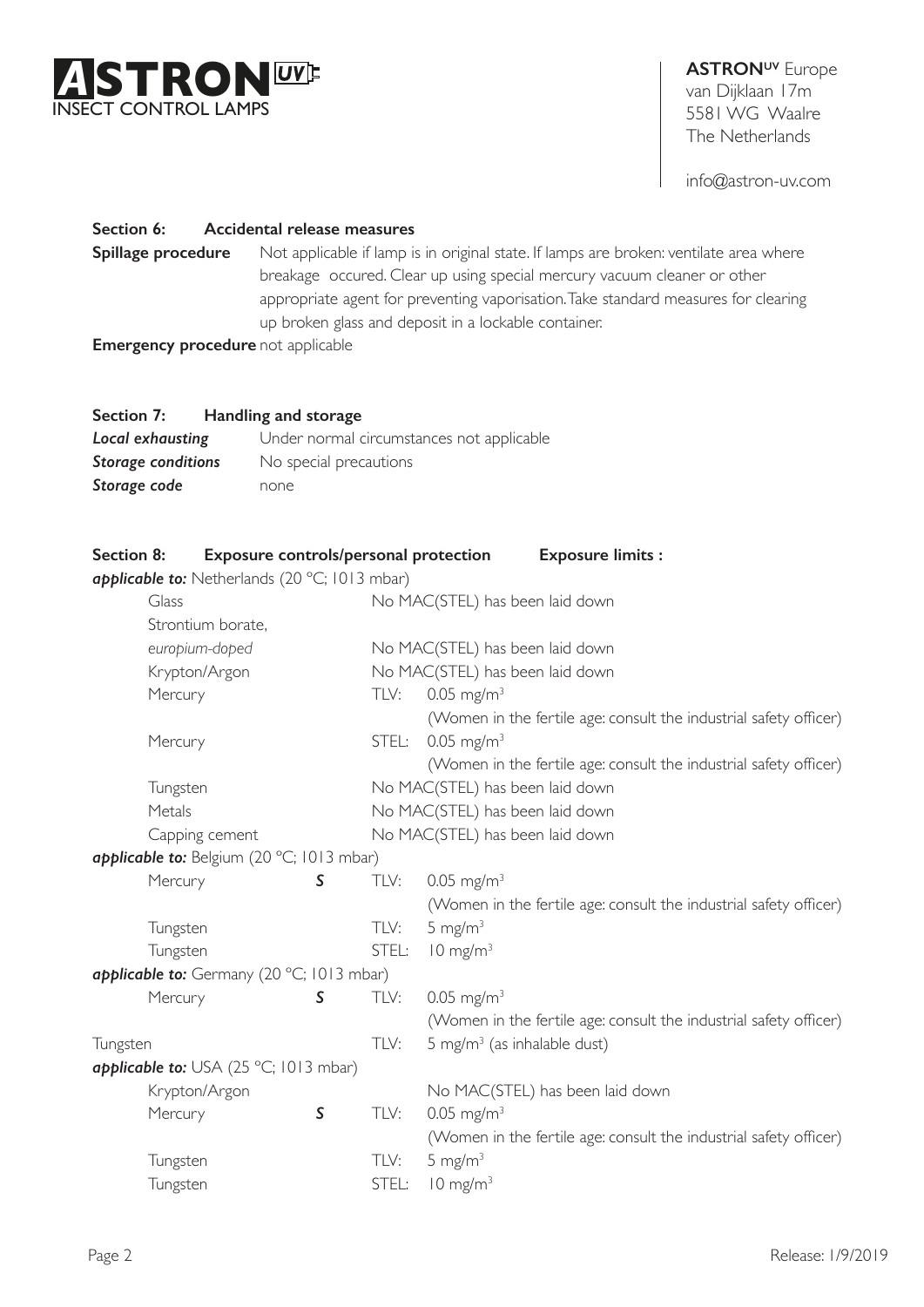

# **ASTRONUV** Europe

van Dijklaan 17m 5581 WG Waalre The Netherlands

info@astron-uv.com

*Remarks exposure limits* none **Odour threshold (20°C; 1013 mbar)** not traceable *C*=Ceiling; *S*=Skin

# **Advised personal protection**

| skin       | not applicable |
|------------|----------------|
| eyes       | not applicable |
| inhalation | not applicable |

# **Section 9: Physical and chemical properties**

| <b>Physical state</b>           | article        |
|---------------------------------|----------------|
| Colour                          | type dependent |
| <b>Odour</b>                    | odourless      |
| Vapor rate/range                | not applicable |
| <b>Boiling point/range</b>      | not traceable  |
| <b>Melting point/range</b>      | $>$ 480 °C     |
| Flash point/range               | not applicable |
| <b>Explosive limits</b>         | not applicable |
| Dust explosions possible in air | not applicable |
| Density                         | not traceable  |
| Vapour pressure                 | not applicable |
| Solubility in water             | not applicable |
| Solubility in fat               | not applicable |
| þΗ                              | not applicable |
| <b>Viscosity</b>                | not applicable |
| <b>Autoignition temperature</b> | not applicable |
| Decomposition temperature       | not traceable  |
| <b>Electrostatic chargement</b> | not traceable  |

# **Section 10: Stability and reactivity**

| Product is stable under conditions described in section 7 |      |
|-----------------------------------------------------------|------|
| Conditions to avoid                                       | none |
| <b>Reactions with water</b>                               | no   |
| <b>Hazardous reactions</b>                                | none |
| <b>Hazardous decomposition</b>                            |      |
| products at heating                                       | none |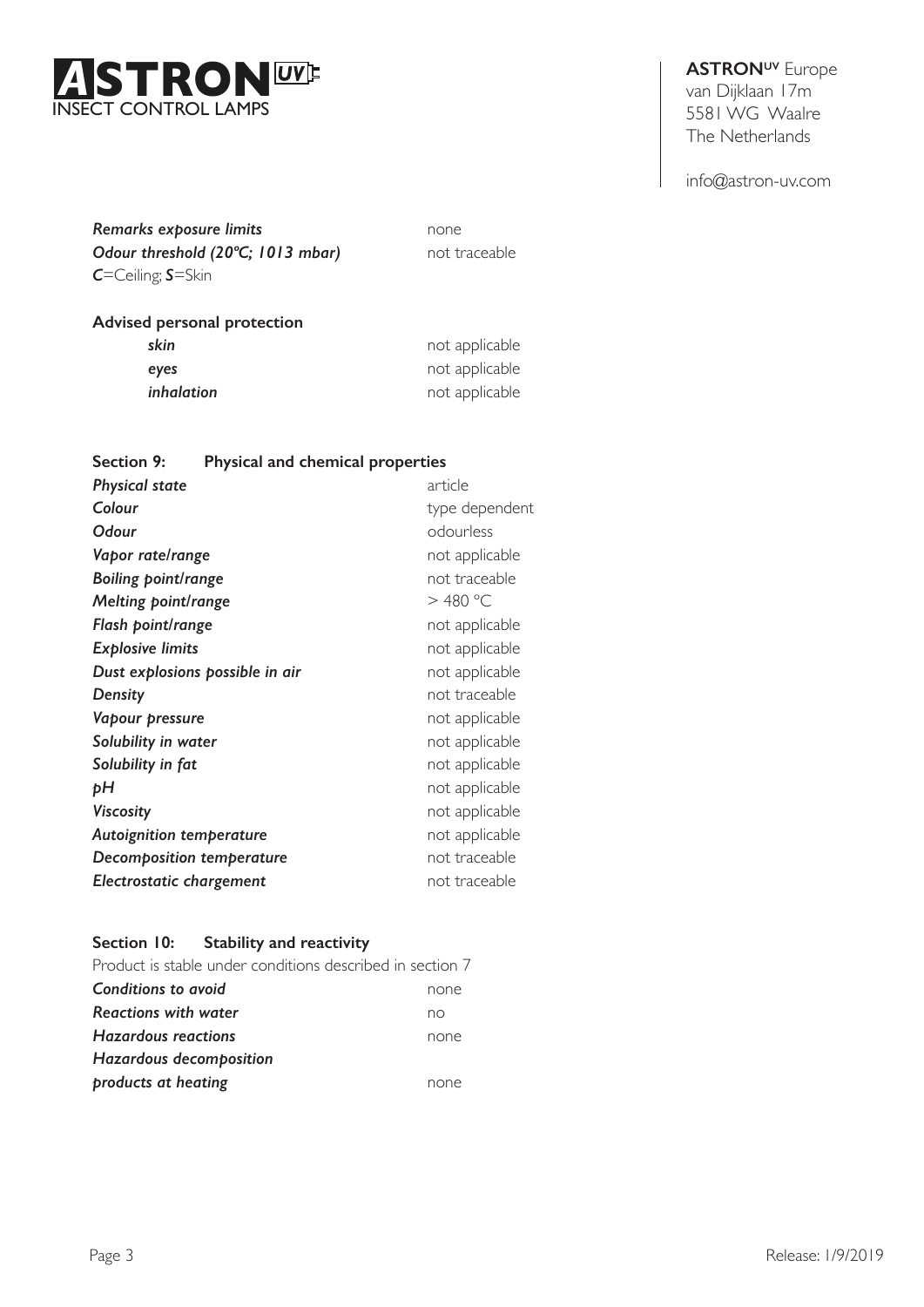

**Section 11: Toxicological information**

**ASTRONUV** Europe van Dijklaan 17m 5581 WG Waalre The Netherlands

info@astron-uv.com

| Symptoms         |       |         |                |
|------------------|-------|---------|----------------|
| Skin             | local |         | not applicable |
|                  |       | general | not applicable |
| Ingestion        | local |         | not applicable |
|                  |       | general | not applicable |
| Inhalation       | local |         | not applicable |
|                  |       | general | not applicable |
| Eyes             | local |         | not applicable |
| Remarks symptoms |       |         | none           |
| <b>Toxicity</b>  |       |         | not traceable  |
| Ames test        |       |         | not traceable  |
|                  |       |         |                |

| Section 12:                   | <b>Ecotoxicological information</b>     |               |                               |        |               |
|-------------------------------|-----------------------------------------|---------------|-------------------------------|--------|---------------|
| Biological oxygen demand (5)  |                                         |               | not traceable                 |        |               |
| Chemical oxygen demand        |                                         |               | not traceable                 |        |               |
|                               | Biological/chemical oxygen demand ratio |               | not traceable                 |        |               |
| Degradability                 |                                         |               | not traceable                 |        |               |
| <b>Biochemical factor</b>     |                                         |               | >2500 MERCURY                 | Source | Supplier      |
| Log Po/w                      |                                         |               | <b>4.5 MERCURY</b>            | Source | Chemicalcards |
| <b>Henry Constant</b>         |                                         | not traceable |                               |        |               |
| Ecotoxicity:                  |                                         |               |                               |        |               |
| Mercury                       | Fish                                    |               | LC-50: 0.004 mg/l/96H Source  |        | Supplier      |
| Mercury                       | Daphnia                                 |               | EC-50: 0.0052 mg/l/48H Source |        | Supplier      |
| Mercury                       | Algae                                   |               | IC-50: 0.3 mg/l/72H           | Source | Supplier      |
| <b>Remarks on ecotoxicity</b> |                                         |               | none                          |        |               |

# **Section 13: Disposal considerations**

All fluorescent lamps contain some amount of mercury.All disposal options should be evaluated with respect to the requirements of the relevant local and national legislation.Before disposing of waste lamps check with state, country, and/or local officials for current guidelines and regulations.

# **Section 14: Transport information**

| ADR/RID | UN-number                | 2809 MERCURY IN MANUFACTURING ARTICLES |
|---------|--------------------------|----------------------------------------|
|         | Class                    |                                        |
|         | Packinggroup             |                                        |
|         | Transport emergency card | $80GC9-III$                            |